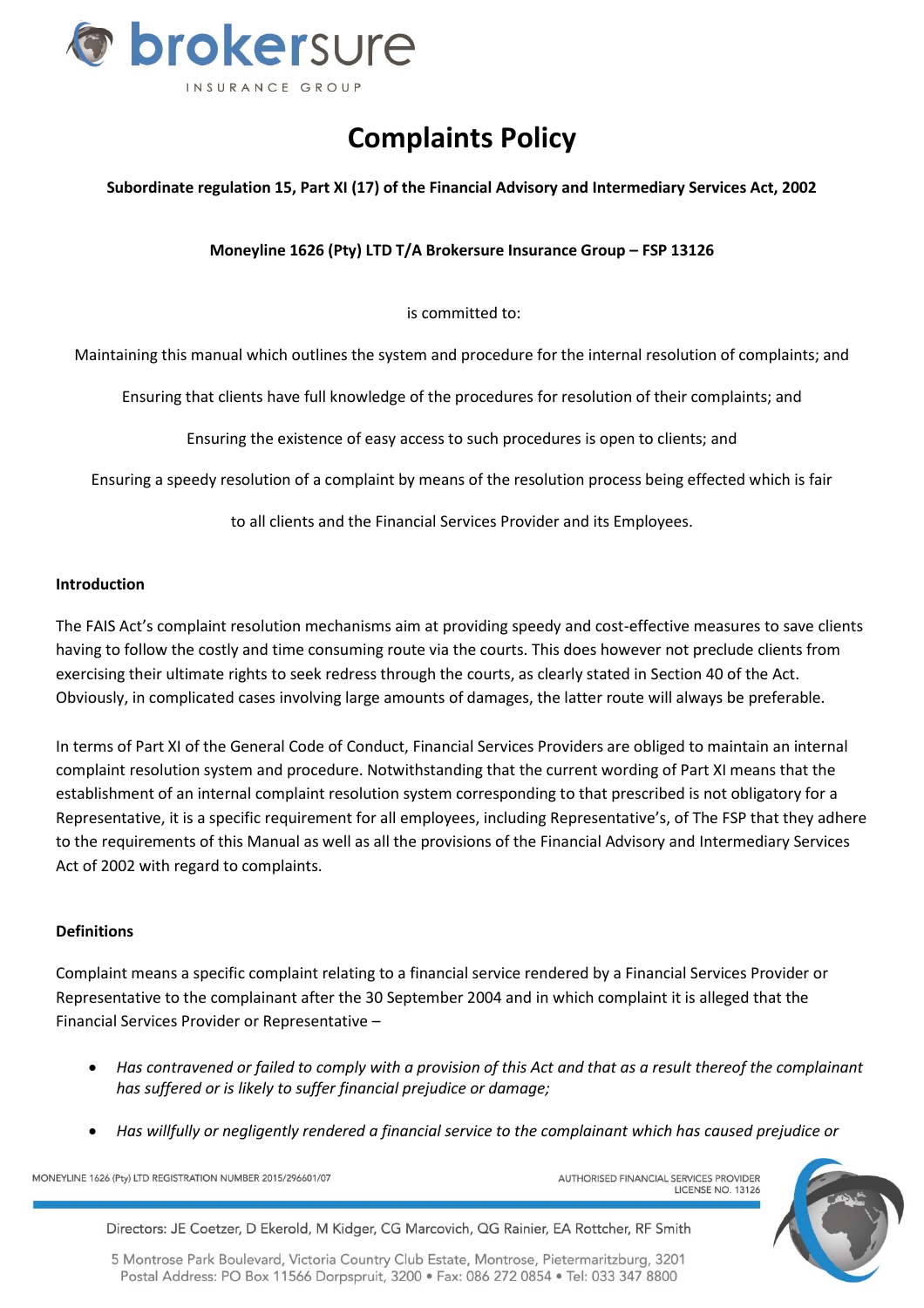

- *damage to the complainant or which is likely to result in such prejudice or damage; or*
- *Has treated the complainant unfairly;*

### **General Obligations**

In case of a client complaint **Moneyline 1626 (Pty) LTD T/A Brokersure Insurance Group must** attend to the following;

- *Request that the client who has a complaint against either us or our Representative to lodge such complaint in writing.*
- *Promptly acknowledge receipt of complaints in writing to a client, giving the client the communication particulars of the contact staff to be involved in the resolution procedure.*
- *Handle clients' complaints in a timely and fair manner, with each complaint receiving proper consideration in a process that is managed appropriately and effectively.*
- *Inform the client of the outcome of the enquiry within 4 weeks of receiving the client's complaint.*
- *Advise the client of any further steps, which may be available to the client in terms of the Financial Advisory and Intermediary Services Act, or any other law, where a client's complaint is not resolved to the client's satisfaction. Should the outcome of a complaint not be in the client's favour, full written reasons must be given and the client must be advised that the complaint may be pursued within 6 months with the Ombud for Financial Services Providers, whose name, address and other contact particulars must simultaneously be provided to the client.*
- *In any case where a complaint is resolved in favour of a client, ensure that a full and appropriate level of redress is offered to the client without delay.*
- *Maintain a record of complaints received for a period of 5 years, together with an indication whether or not complaints were resolved.*
- *Ensure that all existing and new clients have full and appropriate knowledge of the procedures for the resolution of their complaints. All existing clients are to be made aware of this internal complaint resolution system and procedure manual.*





AUTHORISED FINANCIAL SERVICES PROVIDER

**LICENSE NO. 13126** 

Directors: JE Coetzer, D Ekerold, M Kidger, CG Marcovich, QG Rainier, EA Rottcher, RF Smith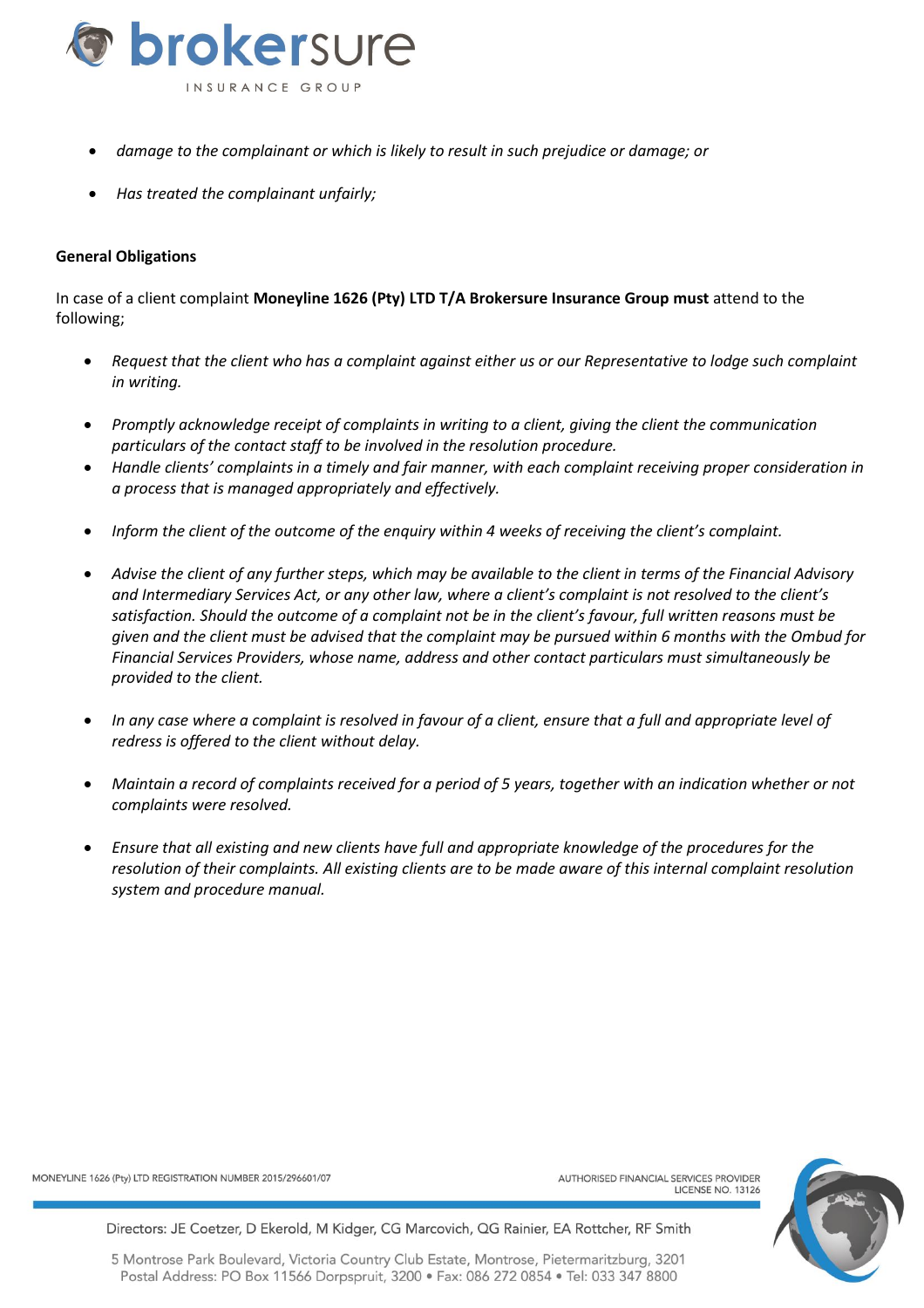

# **Before the Ombud enjoys jurisdiction, an aggrieved client must first resort to the internal complaint resolution system and procedure**.

# **Resolution of Complaints**

**Moneyline 1626 (Pty) LTD T/A Brokersure Insurance Group** must ensure the existence and maintenance of the following:

- *Availability of adequate manpower and other resources;*
- *Adequate training of all relevant staff, including imparting and ensuring full knowledge of the provisions of FAIS, the Rules and the General Code of Conduct with regard to resolution of complaints;*
- *Ensure that responsibilities and mandates are delegated to facilitate complaints resolution of a routine nature;*
- *Ensure that there is provision for the escalation of non-routine serious complaints and the handling thereof by staff with adequate expertise;*
- *Internal follow-up procedures to ensure avoidance of occurrences giving rise to complaints, or to improve services and complaint systems and procedures where necessary.*

## **Specific Obligations**

- (1) Subject to the other provisions of this section, this internal complaint resolution system and procedure for **But always, in any particular case,**, including its Representatives, contain arrangements which –
	- (a) must
		- (i) reduce the details of the internal complaint resolution system and procedure of The FSP, including all subsequent updating or upgrading thereof, to writing;
		- (ii) provide that access to the procedure is at all times available to clients at any relevant office or branch of The FSP, or by electronic medium, and that such availability is appropriately made known to existing clients;
		- (iii) include in the details envisaged in para (i) a reference to the duties of The FSP and the rights of the clients;
		- (iv) include in such detail a clear summary of the provisions of the Act, which will apply whenever the client, after dismissal of a complaint by The FSP, wishes to pursue further proceedings before the Ombud; and
		- (v) include in such detail the name, address and other contact particulars of the Ombud; and
	- (b) must stipulate that complaints must, if possible, be submitted in writing and must contain all relevant information, and that copies of all relevant documentation must be attached thereto;

MONEYLINE 1626 (Pty) LTD REGISTRATION NUMBER 2015/296601/07

AUTHORISED FINANCIAL SERVICES PROVIDER LICENSE NO. 13126



Directors: JE Coetzer, D Ekerold, M Kidger, CG Marcovich, QG Rainier, EA Rottcher, RF Smith